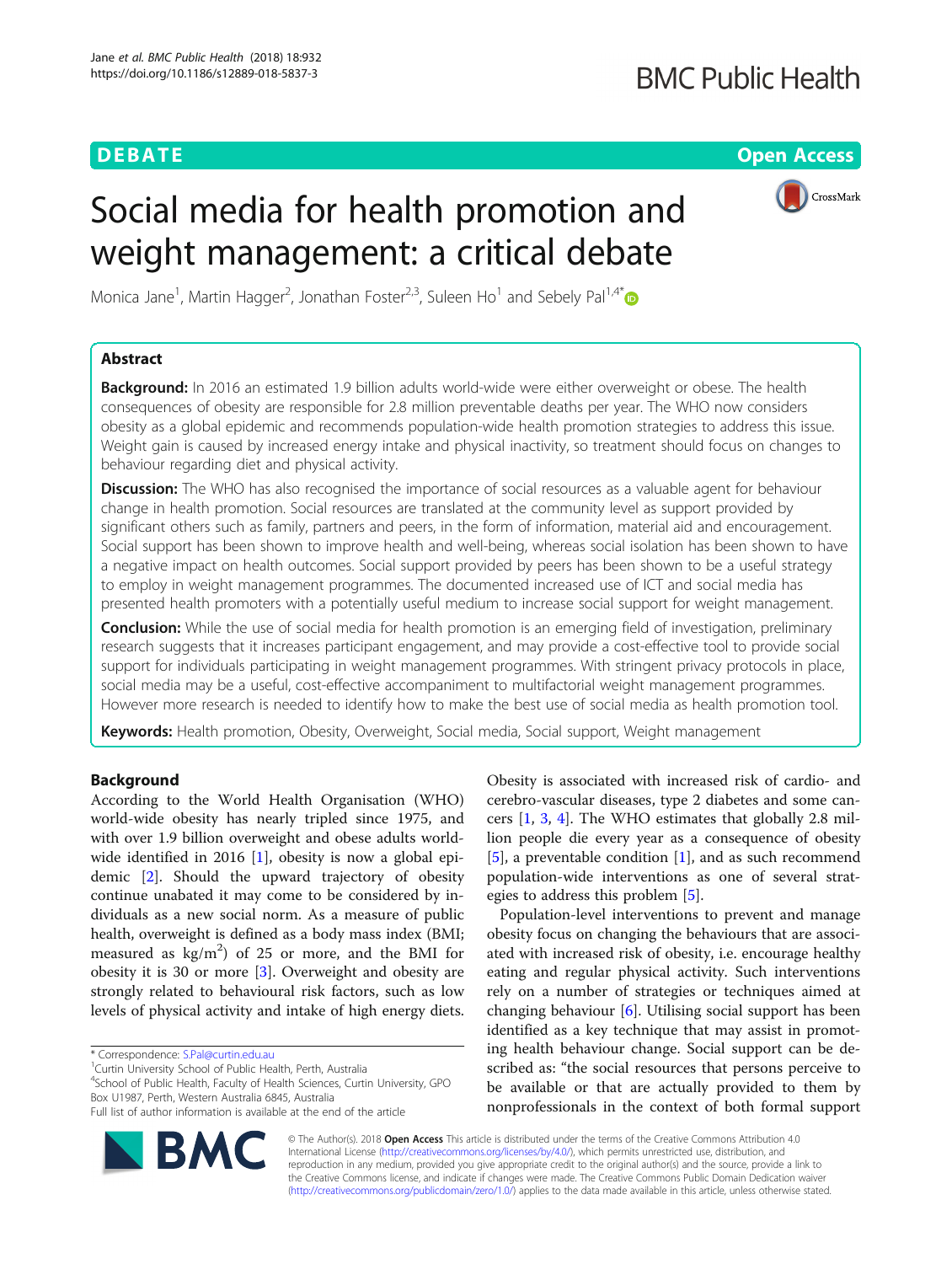groups and informal helping relationships" [\[7](#page-5-0)]. According to the Ottawa Charter for Health Promotion, in addition to access to health information and services, individuals also need the social resources to support healthful life practices [\[8](#page-5-0)]. Health promotion initiatives can facilitate health behaviour change by promoting support for individuals and groups from salient agents within their environment [\[9](#page-5-0)], such as family members, peers and friends. With the nature of interpersonal interactions evolving in line with advancing digital technology, interactive online platforms such as social media may prove to be an effective method of engaging social resources for health promotion interventions. The aim of this debate is to discuss the efficacy of health promotion interventions delivered via social media, particularly in the area of weight management.

## Main text

## Social support

Social support encompasses the provision of material resources, useful information, emotional care, and affirmative feedback, which promote health maintenance attitudes and behaviours [\[10\]](#page-5-0). Research has indicated that social support confers physical  $[11-13]$  $[11-13]$  $[11-13]$  and mental [[14,](#page-5-0) [15\]](#page-5-0) health benefits. Even the *perception* of support – the belief that help is available if needed - has been shown to have beneficial effects [[7,](#page-5-0) [16](#page-5-0)]. In addition, a study of self-rated health and happiness conducted in Italy revealed a strong positive association between health and happiness, with the author suggesting that one reason for this is that happy individuals may be more inclined to engage in health-promoting behaviours [[17](#page-5-0)].

Interpersonal communications are highlighted in research into social support and health [\[14](#page-5-0), [16](#page-5-0), [18\]](#page-5-0), and are sometimes considered as mediators of behaviour change, although rarely evaluated within health promotion interventions [\[19](#page-5-0), [20](#page-5-0)]. Interpersonal interactions can facilitate the delivery of potentially useful information or provide encouragement. 'Shared experiences' and like-mindedness can be empowering and promote self-efficacy [[18,](#page-5-0) [21](#page-5-0)]. According to social learning theories, role modelling of healthy behaviours in social contexts can exert a positive influence on individuals' behaviour [[18](#page-5-0), [21,](#page-5-0) [22](#page-5-0)] and improve health-promoting self-efficacy [[21\]](#page-5-0). As far as weight management specifically is concerned, social influences and normative beliefs have been associated with weight status and intentions to lose weight among young adults with overweight or obesity [[23\]](#page-6-0). Therefore, health promotion interventions that manage to positively influence social norms may have better and more sustainable outcomes [[24\]](#page-6-0).

In terms of weight management, research has shown that individuals who have social support are more likely to have better weight loss outcomes than those who do

not [[25](#page-6-0)]. Social groups have been shown to influence food behaviours in individuals [\[26](#page-6-0)] so engaging social support for dietary changes may have beneficial effects. The social support may include support from a family member, significant other, weight loss partner, or health professional. However many individuals attempting weight loss do not always receive the required social support for a variety of reasons [[27\]](#page-6-0). Weight management studies that employed group-based interventions in either treatment versus standard care [\[28](#page-6-0)], or group versus individual treatment [[29\]](#page-6-0), have reported clinically meaningful weight loss from participants in all group conditions irrespective of intervention, at least in the short term  $[30, 31]$  $[30, 31]$  $[30, 31]$  $[30, 31]$  $[30, 31]$ . This suggests that belonging to a group may be just as useful as the actual treatment programme itself. An example of this is a study into social support within weight loss programmes compared participants recruited with one or more friends (also wishing to lose weight) to a control group following the same programme individually, and reported greater weight loss and weight loss maintenance for up to ten months in the 'friends' group [[32\]](#page-6-0). In this study those participating with friends also showed better programme retention than the control group  $[32]$  $[32]$  $[32]$ . On the other hand, social network members can also provide negative role models. The long-term Framingham Heart Study conducted between 1971 to 2003 - evaluated social interconnection within a cohort of 12, 067 individuals and found obesity to spread within ones' social ties [\[33](#page-6-0)].

## Internet communication technologies

Advances in Internet Communication Technologies (ICT) have created new avenues for the delivery of health promotion interventions, especially as global internet coverage continues to increase. Presently there are well over 3.2 billion internet users world-wide, and counting [[34\]](#page-6-0). In the fifteen years to November 2015, every world region – Africa, Europe, Asia, the Americas, and Oceania (includes Australia) – experienced growth in internet usage [\[35](#page-6-0)]. The mobile and (internet-enabled) Smart phone market had reached 96.2% globally, as at the first quarter of 2013, with Africa recording the lowest penetration at 63% [[36](#page-6-0)], however the emerging nations represent a growth area for both mobile and internet services [[37](#page-6-0)]. The implication of the increasing internet and mobile technology sector, as far as health promotion is concerned, is that information can now be accessed at home or away 24-h a day seven days a week, at the convenience of the individual.

As internet-provided information has the potential to reach large populations, and may also be able to access harder to reach groups [[15\]](#page-5-0), health promotion interventions have begun to incorporate this technology [\[38](#page-6-0)]. Although initially health promoters were reluctant to use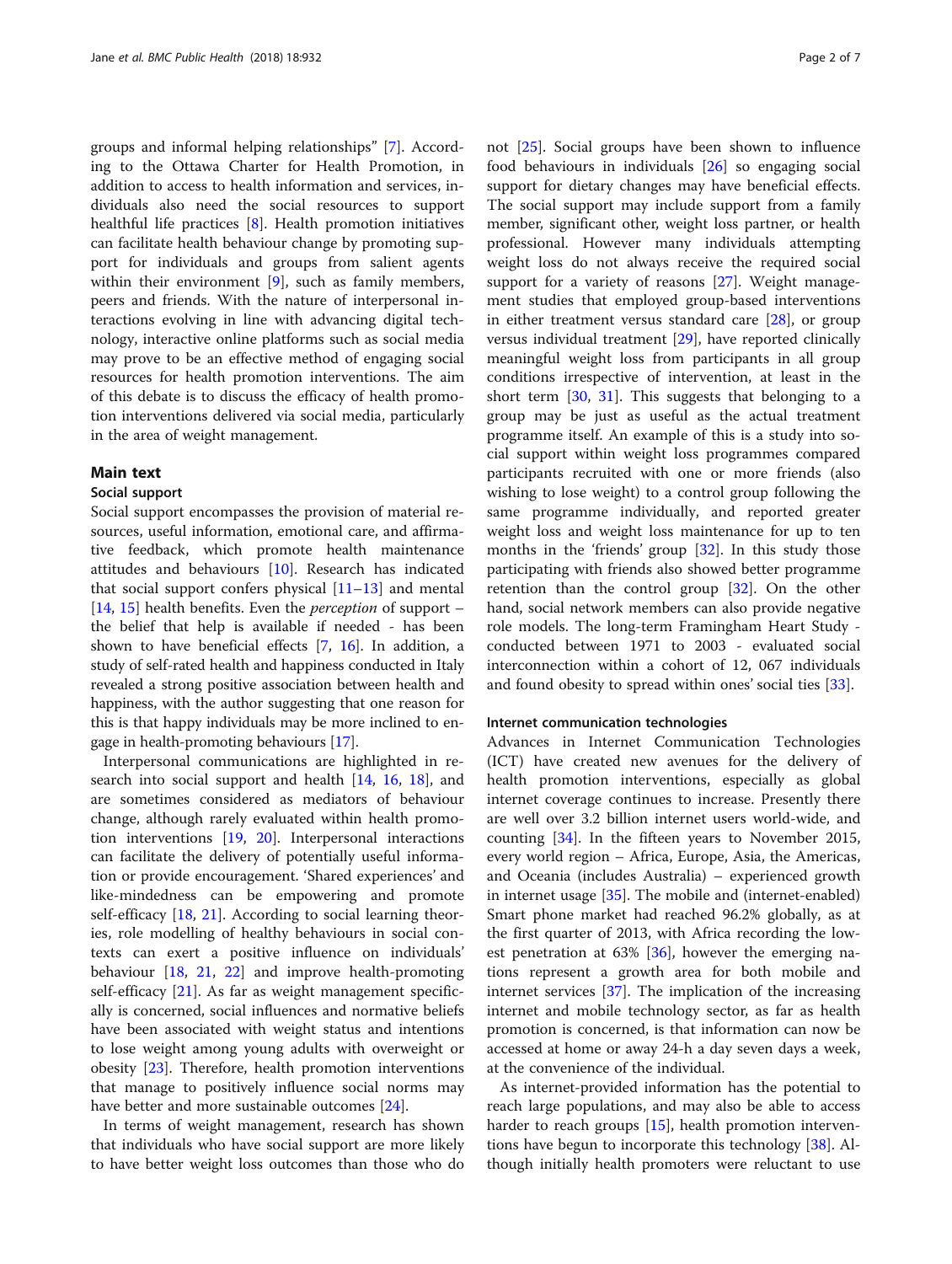ICT due to the fact that disadvantaged groups had limited access to it [[39\]](#page-6-0), the emerging view is that health promotion will benefit from support from online resources [[40](#page-6-0)]. The interactivity and potential cost-effectiveness are additional benefits of the internet as a platform for health promotion. At the moment, internet access is a limiting factor for this approach as coverage is yet to reach 100%.

## Social media

Increased accessibility to ICT and advances in software and hardware for social interaction has given rise to a variety of social networking sites. Initially, social networking sites were solely internet-mediated communication services that allowed individuals to create public profiles with a list others in their online community and to have online interactions with those individuals [\[41](#page-6-0)]. Over time, the capabilities of these services have expanded, enabling users to send messages and share information with the online community. Most social networking sites are free to join, and some sites have gained widespread usage. The growth of Facebook membership is a good example of this. Between the first quarter of 2013 and the first quarter of 2015, steady growth in Facebook usage was recorded in Europe, Asia-Pacific, USA and Canada [[42\]](#page-6-0). Overall, there are currently over 1.5 billion active Facebook users world-wide, and counting [[43](#page-6-0)]. As with the internet, social networking sites can also take advantage of mobile technology, and could provide another avenue for health promotion interventions. The term social media will be used in this review as this term encompasses these additional capabilities of online social networking services.

While some health promotion interventions have incorporated an internet element [\[38\]](#page-6-0), using social media, more specifically, may be better able to target population subgroups (including at risk or minority groups), because it offers direct access to existing online social networks [\[44](#page-6-0)]. A recent systematic review of health information presented on social media revealed that social networking sites were accessed by groups that are often hard to reach via traditional health promotion messages, such groups as those of low socioeconomic status (SES), young people and ethnic minorities [\[45](#page-6-0)]. Furthermore, research into the motivations for belonging to online support groups found 'information seeking' to be a primary motivation [\[46\]](#page-6-0).

On the other hand, viewing content on social networking sites can negatively influence mood, via social comparison. For example, upward comparisons of content posted by individuals with higher financial, vocational or education attainment - perceived to be higher than the viewer - may damaging to mood and self-perception [[47\]](#page-6-0). Frequency of social media use can also influence mental health; frequent usage has been linked to internet

addiction which has been found to be positively associated with depression [\[48](#page-6-0)].

## Social media and health promotion

Studies have identified social media as a source of social support  $[49]$  $[49]$ . For example, a recent study revealed that individuals that reported experiencing social connectedness through Facebook had lower anxiety and depression, and greater subjective wellbeing [[50](#page-6-0)]. Another study found that Facebook assisted individuals to gain support, which was significantly associated with offline social support and similarly associated with wellbeing [[51](#page-6-0)]. It has also been suggested that online social networks may be able to influence social norms  $[44, 52]$  $[44, 52]$  $[44, 52]$ , an important element of health promotion interventions [\[20\]](#page-5-0).

A systematic review identified numerous studies reporting evidence that health promotion messages delivered via social media generated social support for patients and/or peers [\[45](#page-6-0)]. The desire to connect with others in similar circumstances was another strong motivator for belonging to an online support group [\[46](#page-6-0)]. One study of 299 Facebook users found that socially anxious individuals were better able to derive social support online than offline [[53\]](#page-6-0). In addition, helping others has been identified as another primary motivation for belonging to online support groups [\[46](#page-6-0)]. Helping each other has been found to be mutually beneficial, as the helper also benefits by feeling or becoming more useful or less dependent [[21\]](#page-5-0).

Interactive, online health promotion campaigns for specific health issues have been shown to provide social support for behaviour change. A study of health issue-specific social media sites for smoking cessation has shown that active participation – regularly sharing information and experiences, asking/answering questions - exerted a significant positive influence on smoking cessation self-efficacy, improved social capital, perception of similar or shared social norms and of feeling supported socially [\[54\]](#page-6-0). However as participation was by self-selection, the positive results may have been achieved by the more active or 'successful' participants within the group. The results of a pre-test, post-test examination that compared an online smoking cessation campaign to a conventional 'Smoker's Helpline' recently conducted in Canada showed that the online intervention had double the smoking cessation rates to that of the helpline; further, the availability of at least one support person was predictive of successful smoking cessation in both groups although this was not significant statistically [[55\]](#page-6-0).

Targeted, online health promotion campaigns have also demonstrated the capacity to reach large numbers of participants. The above-mentioned study attracted 44, 172 hits to the site, by 37, 325 individual visitors within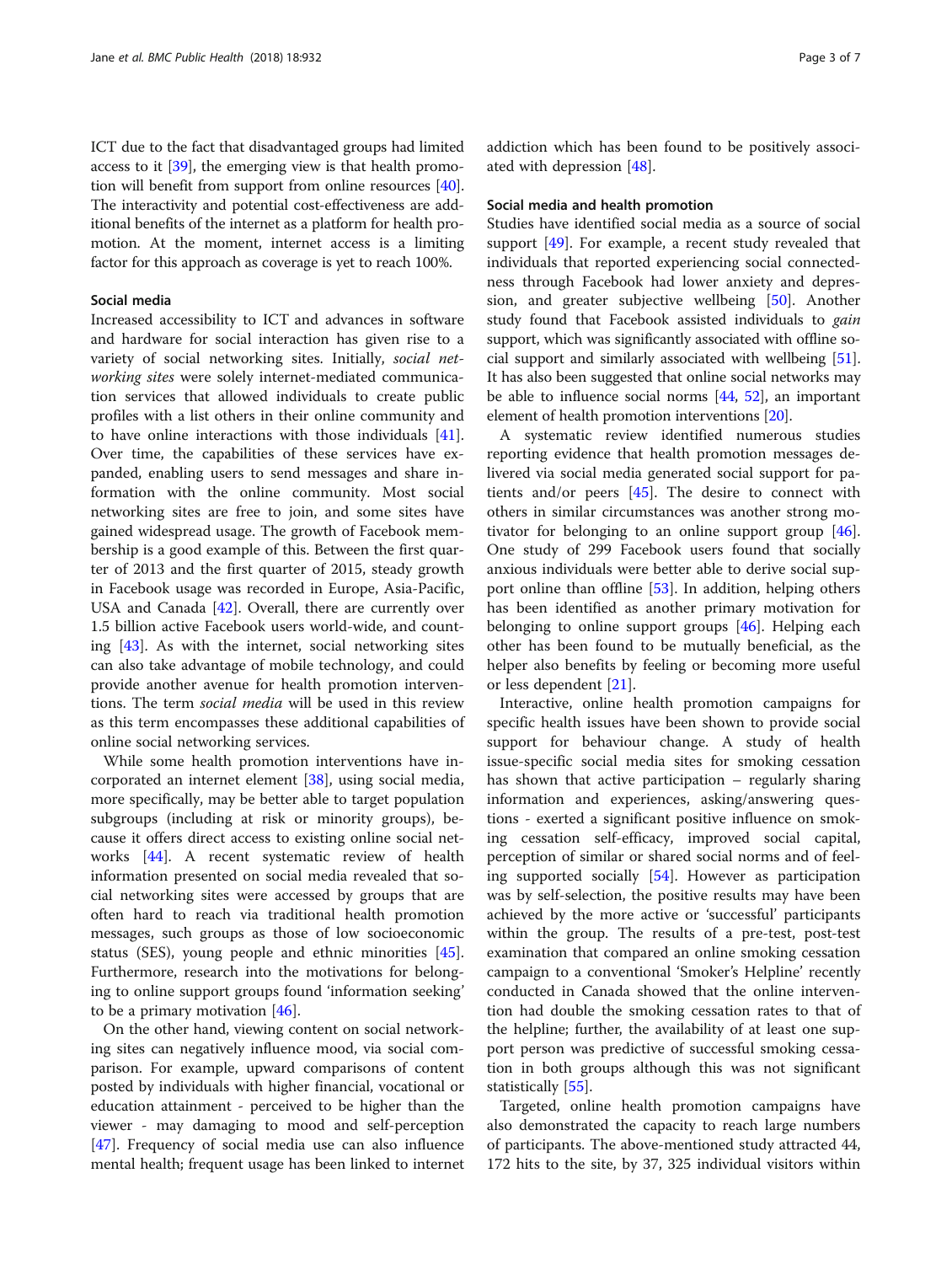the three-month campaign period [[55\]](#page-6-0). It seems that these results are not limited to social networking for smoking cessation. A study that used Facebook to deliver sexual health promotion messages attracted approximately 900 fans (or 'likes') and a total 5309 views of the 31 promotional videos posted during a five-month period [\[56](#page-6-0)]. A US intervention to address declining condom use in young adults that used Facebook for recruitment and to deliver health promotion messages to participants, found Facebook to be effective in promoting condom use in the short term (2 months), and suggest that it may be a useful avenue for recruitment ( $n =$ 1578), however both effect and retention declined over the longer term [[57\]](#page-6-0).

In summary, it appears that individuals not only seek health information on the internet, but also have specific health-related motives for joining interactive online support groups. As these studies show, social media is effective at providing a support to network members. They also indicate that health promotion campaigns delivered via social media have the potential to attract large numbers of participants and demonstrate a certain level of engagement with the message.

## Social media and weight management

Prior to the emergence of ICT the self-help approach – following a diet or programme without professional help or support - offered the lowest cost weight management strategy [[21](#page-5-0)]. It has been speculated that web-based weight management programmes may provide another cost-effective alternative to conventional therapies (e.g. in-person weight management treatments). One study examined the differences in cost per person between two group weight loss programmes, one delivered in-person and the other via group internet 'chat' sessions, and while both groups demonstrated clinically meaningful weight loss, the in-person group showed significantly better weight loss than the internet group by the end of the six month intervention period [[58\]](#page-6-0). On the other hand, economic analysis revealed that not only did the internet-delivered weight management programme cost less per person it also cost less per kilogram lost [\[58](#page-6-0)].

As weight regain after weight loss is very common [\[4](#page-5-0)], the cost of continuing care needs to be taken into account after weight loss. A weight loss maintenance trial was conducted following successful weight loss, compared the cost-effectiveness of a 'personal contact' programme to an internet-delivered programme, and found the internet-delivered programme to cost less, however only the in-person treatment produced statistically significant weight loss [\[59](#page-6-0)]. Social media may be an even less expensive avenue, particularly if an existing platform (e.g. Facebook) is used for programme delivery. The interactivity of

social media together with user-generated content may provide a friendly environment and enhance the outcomes of such interventions.

## Online interactivity

Including an interactive component to an intervention may be especially helpful for intractable public health conditions such as obesity, and may provide cost-effective and accessible weight management interventions [[60](#page-6-0)]. A systematic review and meta-analysis investigated behavioural physical activity (PA) and dietary weight management interventions that utilised social networking features and noted that message board services provided as a part of internet-delivered interventions were the most commonly used  $[61]$  $[61]$  $[61]$ . The analysis failed to find statistically significant differences in primary outcomes (such as weight, BMI and PA levels), and in the few studies that reported improve-ments, the changes were not maintained [\[61\]](#page-6-0). However, these findings may be the result of inconsistencies between the intervention protocols, as there was a fair degree of heterogeneity between the trials reviewed. Furthermore, the studies where reductions to BMI or weight were primary outcomes, this review reported a variety of weight management programmes, of varying durations, across different age ranges, and was not limited to participants with a high BMI only [\[61\]](#page-6-0).

A systematic review and meta-analysis of weight management trials that incorporated elements of online social networking found a small, but statistically significant reduction in BMI in the intervention groups at six months, which tapered off by 12 months, which is similar to findings in conventional weight loss interventions [[60\]](#page-6-0), where weight regain after initial weight loss is a common phenomenon [[4\]](#page-5-0). Furthermore, there were no significant differences in any of the other primary measures (such as blood lipid profiles, body fat composition, weight, waist circumference and blood pressure), and participant retention was found to be problematic [\[60](#page-6-0)]. Again, the degree of heterogeneity between study protocols may have influenced these results. Of note, social support was not reported in neither this study nor the study conducted by Williams and colleagues (noted above), so it is unclear if participants were encouraged to make use of social networking features in this way.

While systematic reviews provide a broad overview of the specific interventions types under investigation, the finer details of the studies reviewed often escape analysis. An assessment of individual studies that have used social media to assist with weight management shows that many interventions have used a combination of ICT as a part of the study protocol, including Twitter, Facebook, text messaging, podcasts, and mobile phone apps. In addition, these studies have sometimes included contact with a trained professional via such media, usually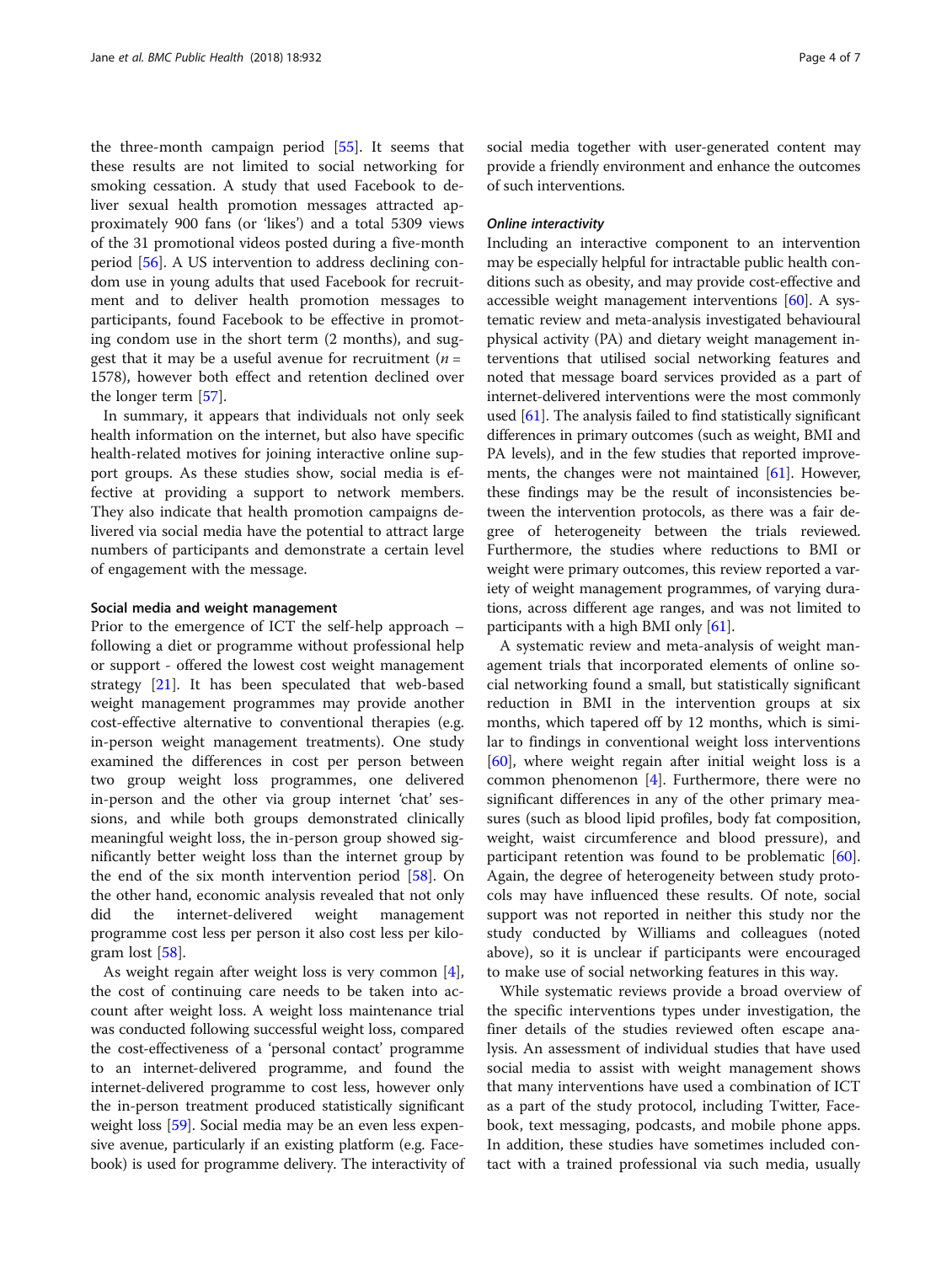text messages. A weight loss trial using Twitter for social support with programme content delivered via podcasts and mobile phone app, found that degree of usage was positively associated with weight loss although it was not clear whether Twitter use assisted weight loss or participants losing weight 'shared' more, as not all participants engaged with Twitter, and usage declined over time [\[62](#page-6-0)]. Interestingly, participants' Twitter posts were examined for elements of social support with the results showing that informational support was predominant, emotional support increased over time, however there was no evidence of material support  $[62]$  $[62]$ . Similarly, a study of the Weight Watchers Facebook page to examined members' perceptions of social support reported that the majority of members derived both informational and emotional support through the site [\[63](#page-6-0)], however weight loss data was not collected in this study.

On the other hand, some social media weight management trials reported a statistically significant intervention effect i.e. weight loss, but did not report on the degree or type of social support received by participants. One such study used Facebook to provide weight management programme content (including podcasts), together with text messaging to programme strategy reminders, recorded weight loss in the intervention group [\[64\]](#page-6-0). Participants were also required to have a support 'buddy' from outside of the study group, and received personalised feedback, but even so social support was not reported [[64](#page-6-0)]. Another similar trial used text messaging for two-way communication between a trained health coach and participants - to send weight management strategies and receive participants' progress reports – with Facebook for social support, reported weight loss in the intervention group [\[65\]](#page-6-0). Despite having a Facebook group and personalised feedback from the health coach social support was not measured in this study [[65](#page-6-0)]. Contrary to the majority of weight management interventions, participant retention was high in both this and the previously-mentioned study, however both trials were of relatively short duration [[64](#page-6-0), [65\]](#page-6-0).

Judging by the studies reviewed, weight management interventions that utilise social media tend to measure either changes to weight and other risk factors or level of social support, but rarely the two together. By including a combination of ICT within the same intervention the exact cause/s of the resultant outcomes can be difficult to determine. In order to more fully understand how to make best use of social media as a vehicle for weight management interventions, emerging research has begun to examine changes to weight and other risk factors alongside outcome measures associated with social support, using one social media platform only e.g. Facebook [\[66\]](#page-6-0).

Due to the complex nature of weight loss and regain [[4\]](#page-5-0), social support provided via social media may be a useful tool to include in multifactorial weight management interventions. Research cited in this review demonstrates that social media may be an acceptable supplement or even substitute for offline social support for individuals undergoing health behaviour changes (including weight management), and may be important especially if offline social support is inadequate. Similarly, information sharing can be gained by belonging to social media support groups, and this may provide a useful supplementary service for participants between visits to their health care practitioners, especially where distance can make accessing services difficult. Participant retention seems to be problematic, but this issue is not limited to weight management [\[21\]](#page-5-0) or social media [[67](#page-6-0)] interventions. Until the root cause/s of participant attrition are identified, high drop-out rates will continue to plague weight management interventions, regardless of how they are delivered.

## Potential pitfalls

The ability of users to generate and/or share content may create the potential to disseminate incorrect information [[45,](#page-6-0) [60\]](#page-6-0), which could apply to any intervention conducted without professional involvement [[21\]](#page-5-0). Social media can also be a distraction, leading to the overconsumption of food  $[68]$  $[68]$  $[68]$ . In addition, food posts have been shown to make an individual's desire eat when not hungry [[68\]](#page-6-0). Considering the ubiquity and accessibility of ICT, protecting the privacy, data and confidentiality of intervention group members is another concern that has been raised [[49\]](#page-6-0). Some researchers have speculated that engaging with unknown individuals may be a relevant concern [[44](#page-6-0)], while other researchers have suggested that the generation/use of health-specific sites may allay some of these concerns, as participants may feel they can trust those that they can relate to [[54\]](#page-6-0). Others have suggested that participants' online privacy should be treated with same confidentiality as when patients receive professional health care treatments in conventional settings [[45\]](#page-6-0). Some sites such as Facebook have addressed this issue with group privacy settings that can be set to 'secret', so all group content is only visible to group members [[69](#page-6-0)]. Therefore, instead of generating and administering dedicated social networking sites and attempting to attract new members to it, a more practical and financially prudent approach may be to utilise existing social media platforms and user networks, with appropriate caveats and constraints, as the target group may already be within reach [\[70](#page-6-0)]. Educating health professionals, patients and the public about social media may help to address issues surrounding privacy concerns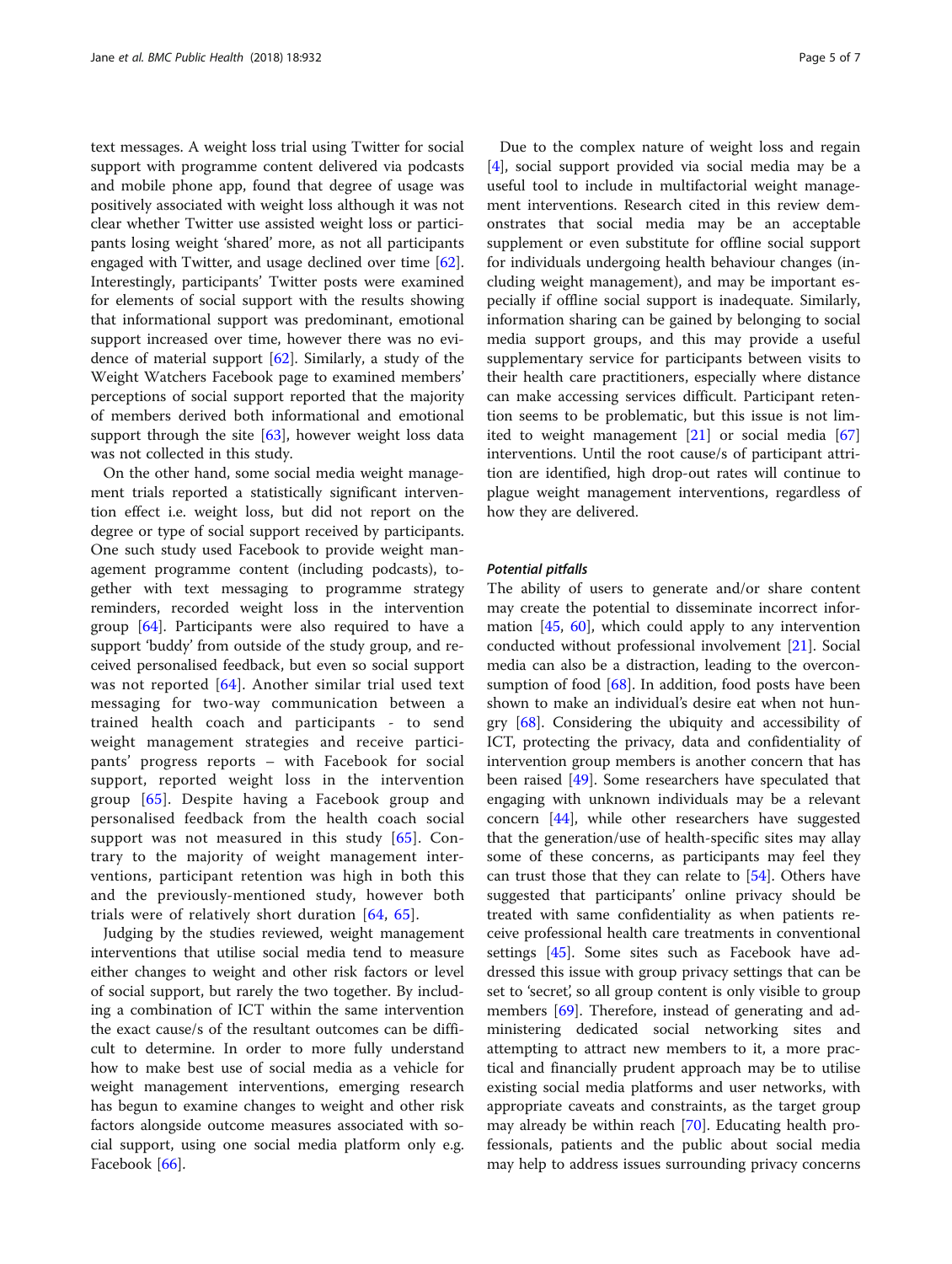<span id="page-5-0"></span>as well as those arising from disseminating incorrect information [\[45](#page-6-0)].

## Conclusions

The world-wide prevalence of obesity bears testament to the intractability of the issue. That traditional health promotion interventions have failed to have an impact thus far is sufficient evidence for the urgent need for improved weight management interventions. Social support is important for the maintenance of good health, and is equally important when individuals undergo health-related behaviour changes, including weight loss. The use of social media for health promotion and weight management is still very much in the formative stages. Emerging evidence supports the use of social media to augment health promotion interventions, by providing social support to those undergoing health behaviour changes. It would seem that social media can provide participants with social support and/or assist with improving health outcomes (including weight loss), however studies to date have typically examined either health outcomes, or social support, but rarely the two together. In addition, many trials have used a combination of ICTs, making it the cause/s of the resultant outcomes unclear. More research is needed to determine whether incorporating social media into a weight management programme will assist individuals with overweight and obesity to achieve greater improvements in weight loss and other outcome measures than attempting dietary and lifestyle modifications on their own. Research is also needed to elucidate the particular aspects of social media that assist individuals with overweight and obesity to achieve improvements in weight and other outcome measures, to maximise the potential benefits of this relatively inexpensive tool.

#### Abbreviations

BMI: Body mass index;; ICT: Internet communication technologies; PA: Physical activity; SES: Socioeconomic status; WHO: World Health Organisation

#### Funding

MJ was in receipt of the Curtin University Postgraduate Scholarship; however Curtin University has had no role in any stage of the preparation of this manuscript or in the decision to submit it for publication. The remaining authors have no funding or sponsorship to declare.

## Authors' contributions

All authors contributed to the design and conception of this manuscript. MJ drafted the manuscript; MH, JF, SP and SH were involved in critically revising it for important intellectual content. All authors gave final approval for this version of the manuscript to be published, and take full responsibility for its content.

#### Ethics approval and consent to participate

Not applicable.

## Consent for publication

Not applicable.

## Competing interests

The authors declare that they have no competing interests.

## Publisher's Note

Springer Nature remains neutral with regard to jurisdictional claims in published maps and institutional affiliations.

### Author details

<sup>1</sup> Curtin University School of Public Health, Perth, Australia. <sup>2</sup> Curtin University School of Psychology and Speech Pathology, Perth, Australia. <sup>3</sup>Health Department of WA, Neurosciences Unit, Perth, Australia. <sup>4</sup>School of Public Health, Faculty of Health Sciences, Curtin University, GPO Box U1987, Perth, Western Australia 6845, Australia.

## Received: 23 May 2018 Accepted: 12 July 2018 Published online: 28 July 2018

#### References

- 1. World Health Organisation: Overweight and obesity [[http://www.who.int/](http://www.who.int/mediacentre/factsheets/fs311/en/) [mediacentre/factsheets/fs311/en/](http://www.who.int/mediacentre/factsheets/fs311/en/)] [Accessed 18 April 2018].
- 2. World Health Organisation: Controlling the global obesity epidemic [[http://](http://www.who.int/nutrition/topics/obesity/en/) [www.who.int/nutrition/topics/obesity/en/\]](http://www.who.int/nutrition/topics/obesity/en/) [Accessed 17 Sept 2015].
- 3. Grundy SM. Obesity, metabolic syndrome, and cardiovascular disease. Journal of Clinical Endocrinology & Metabolism. 2004;89(6):2595–600.
- 4. Wilborn C, Beckham J, Campbell B, Harvey T, Galbreath M, La Bounty P, Nassar E, Wismann J, Kreider R. Obesity: prevalence, theories, medical consequences, management, and research directions. J Int Soc Sports Nutr. 2005;2:4–31.
- 5. World Health Organisation. Global status report on noncommunicable diseases. Geneva, Switzerland: WHO; 2010. p. 2011.
- 6. National Health & Medical Research Council. Clinical Practice Guidelines for the Management of Overweight and Obesity in Adults. Canberra: Commonwealth of Australia; 2003.
- 7. Gottlieb BH, Bergen AE. Social support concepts and measures. J Psychosom Res. 2010;69(5):511–20.
- 8. World Health Organisation. Milestones in health promotion: Statements from global conferences. WHO; 2009.
- 9. Putland C, Baum F, Ziersch A, Arthurson K, Pomagalska D. Enabling pathways to health equity: developing a framework for implementing social capital in practice. BMC Public Health. 2013;13(1):517.
- 10. Langford CPH, Bowsher J, Maloney JP, Lillis PP. Social support: a conceptual analysis. J Adv Nurs. 1997;25(1):95–100.
- 11. Verheijden MW, Bakx JC, Weel v, Koelen MA, van Staveren WA. Role of social support in lifestyle-focused weight management interventions. Eur J Clin Nutr. 2005;59(Suppl 1):S179–86.
- 12. Uchino B. Understanding the links between social ties and health: on building stronger bridges with relationship science. Journal of Social & Personal Relationships. 2013;30(2):155–62.
- 13. Holt-Lunstad J, Smith TB, Layton JB. Social relationships and mortality risk: a meta-analytic review. PLoS Med. 2010;7(7):e1000316.
- 14. Kogstad RE, Mönness E, Sörensen T. Social networks for mental health clients: resources and solution. Community Ment Health J. 2013;49(1):95– 100.
- 15. Mohr DC, Burns MN, Schueller SM, Clarke G, Klinkman M. Behavioral intervention technologies: evidence review and recommendations for future research in mental health. Gen Hosp Psychiatry. 2013;35(4):332–8.
- 16. Cohen S. Psychosocial models of the role of social support in the etiology physical disease. Health Psychol. 1988;7(3):269–97.
- 17. Sabatini F. The relationship between happiness and health: evidence from Italy. Soc Sci Med. 2014;114:178–87.
- 18. Vassilev I, Rogers A, Kennedy A, Koetsenruijter J. The influence of social networks on self-management support: a metasynthesis. BMC Public Health. 2014;14(1):719.
- 19. Snyder LB. Health communication campaigns and their impact on behavior. J Nutr Educ Behav. 2007;39(2, Supplement):S32–40.
- 20. Wakefield MA, Loken B, Hornik RC. Use of mass media campaigns to change health behaviour. Lancet. 2010;376(9748):1261–71.
- 21. Latner JD. Self-help in the long-term treatment of obesity. Obes Rev. 2001;2: 87–97.
- 22. Contento I, Dwyer J, Glanz K. Theoretical frameworks or models for nutrition education. J Nutr Educ. 1995;27:287–90.